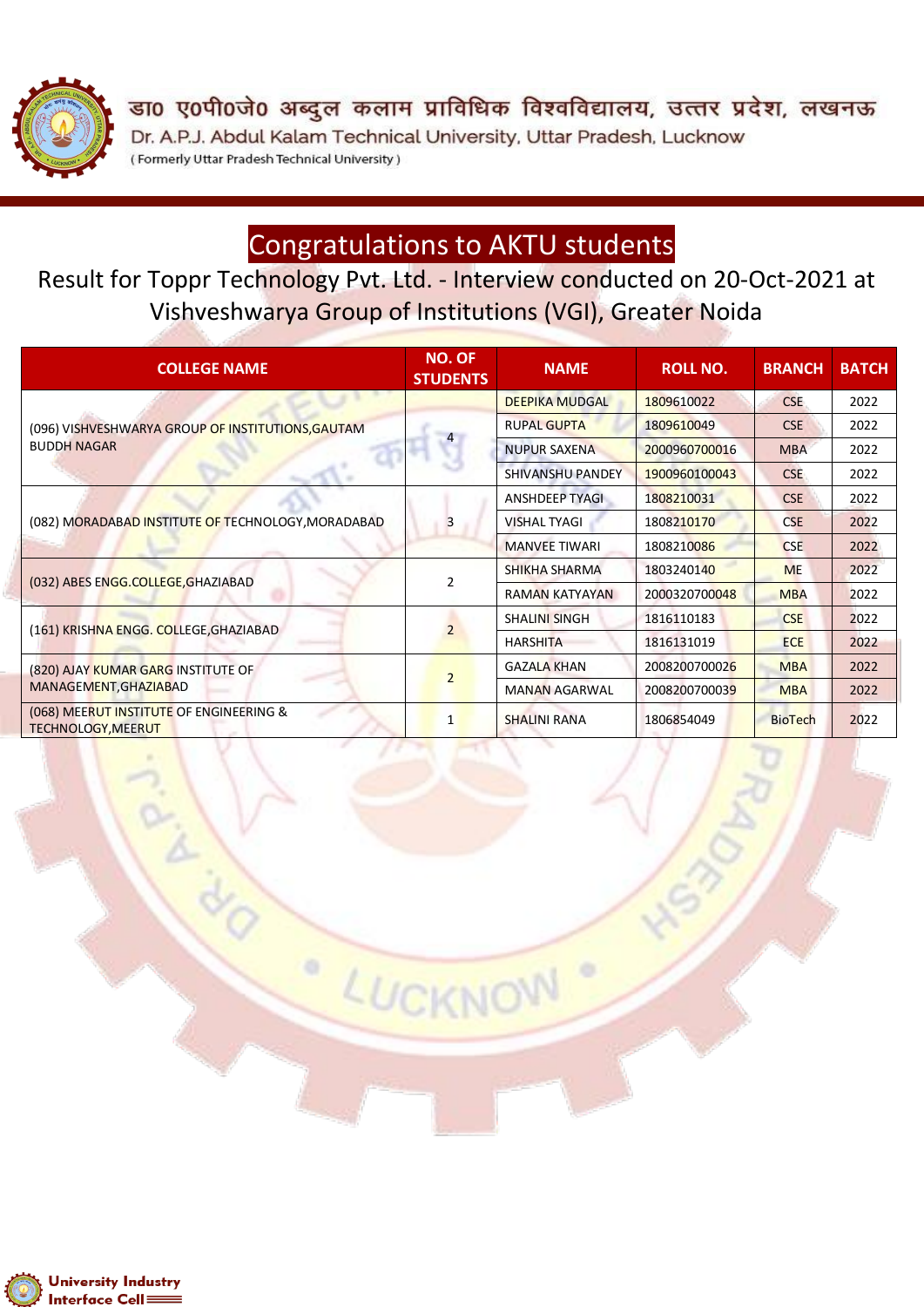## Congratulations to AKTU students

#### Result for Toppr Technology Pvt. Ltd. - Interview conducted on 11-Oct-2021 at R.R. Institute of Modern Technology, Lucknow

| <b>COLLEGE NAME</b>                                             | <b>NO. OF</b><br><b>STUDENTS</b> | <b>NAME</b>                                 | <b>ROLL NO.</b> | <b>BRANCH</b>  | <b>BATCH</b> |
|-----------------------------------------------------------------|----------------------------------|---------------------------------------------|-----------------|----------------|--------------|
| (361) R.R.INSTITUTE OF MODERN<br>TECHNOLOGY,LUCKNOW             |                                  | <b>KM ANURADHA SINGH</b>                    | 2003610700029   | <b>MBA</b>     | 2022         |
|                                                                 |                                  | <b>SAKSHI DWIVEDI</b>                       | 1836154086      | <b>BioTech</b> | 2022         |
| (082) MORADABAD INSTITUTE OF<br>TECHNOLOGY, MORADABAD           |                                  | <b>GEETIKA GUPTA</b>                        | 1808210057      | <b>CSE</b>     | 2022         |
| (164) PRANVEER SINGH INSTITUTE OF<br>TECHNOLOGY, KANPUR         |                                  | <b>ARPIT</b>                                | 1816440026      | <b>ME</b>      | 2022         |
| (342) UNITED COLLEGE OF ENGINEERING &<br>MANAGEMENT, ALLAHABAD  | $\mathbf{1}$                     | <b>AMAN KUMAR SINGH</b>                     | 1834240002      | <b>ME</b>      | 2022         |
| (431) B.N.COLLEGE OF ENGINEERING &<br>TECHNOLOGY(BNCET),LUCKNOW |                                  | <b>SHIVAM SINGH</b>                         | 1843140064      | <b>ME</b>      | 2022         |
| (508) BABU BANARASI DAS<br>ENGINEERING, COLLEGE, LUCKNOW        |                                  | <b>SHRESTH PRAKASH</b><br><b>SRIVASTAVA</b> | 1850810102      | <b>CSE</b>     | 2022         |
| (525) BUDDHA INSTITUTE OF TECHNOLOGY, GORAKHPUR                 | 1                                | ARUNIMA                                     | 1852531026      | <b>ECE</b>     | 2022         |
| (756) INSTITUTE OF MANAGEMENT RESEARCH &<br>TECHNOLOGY,LUCKNOW  |                                  | <b>RITESH DHINGRA</b>                       | 2007560700030   | <b>MBA</b>     | 2022         |
| (839) RAJKIYA ENGINEERING COLLEGE, KANNAUJ                      |                                  | <b>SURAJ KUMAR PANDEY</b>                   | 1883930044      | EE.            | 2022         |

LUCKNO

۰

W